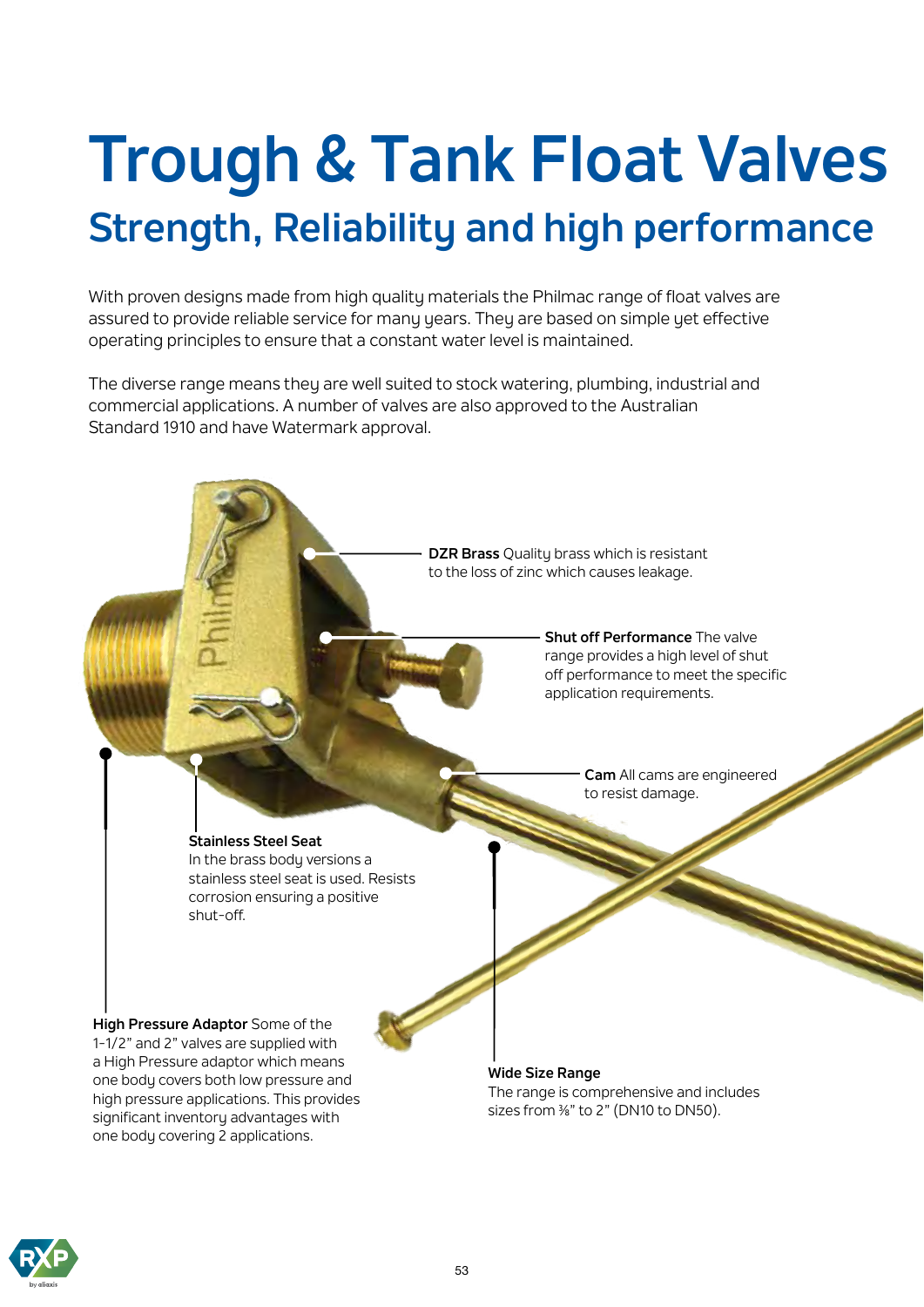

#### **Materials**

Avaliable in brass, stainless or plastic, all valves are made from superior materials to provide long term performance.

#### **Easy Maintenance**

The valves have been designed for easy disassembly by simply removing the pivot pin, and body cap (where fitted) to allow access to all parts.

**Strip From** 

#### **HIgh Pressure Shut-Off**

 The watermark approved valves are rated to a pressure of 200 psi (1400 kPa) (static shutoff). This is based on using the standard lever arm and recommended float (ball) size.

#### **Wide range of flows**

The valves have been designed to provide a wide range of flows. Even at 100 kPa someversions can provide in excess of 3 litres per second.

#### **Thread Choice**

The range includes parallel (fastening) threads or tapered (sealing) threads which makes them suited to a variety of installations.

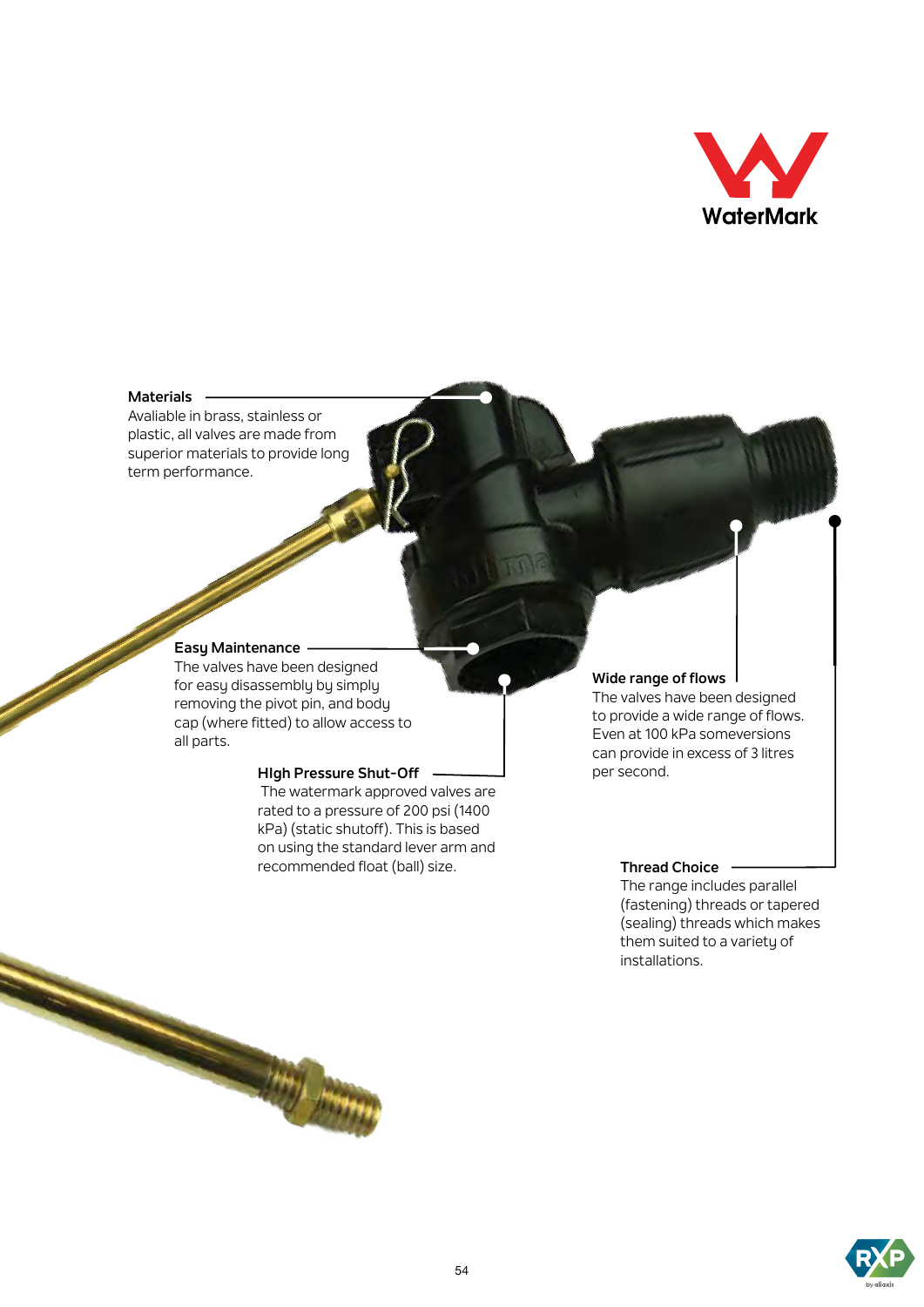### **Plastic Trough Valves**

| RXP Code | Description                                |  |
|----------|--------------------------------------------|--|
|          | EasyPhil (available 1st April)             |  |
| 90300200 | EasyPhil 1/2" (15mm) FV Long Lever 250mm   |  |
| 90300300 | EasyPhil 1/2" (15mm) FV Medium Lever 200mm |  |
| 90300400 | EasyPhil 1/2" (15mm) FV Short Lever 125mm  |  |
| 90300220 | EasyPhil 3/4" (20mm) FV Long Lever 250mm   |  |
| 90300320 | EasyPhil 3/4" (20mm) FV Medium Lever 200mm |  |
| 90300420 | EasyPhil 3/4" (20mm) FV Short Lever 125mm  |  |

|          | VersaPhil (available 1st April)                    |
|----------|----------------------------------------------------|
| 91470320 | VersaPhil 3/4" & 1" (20/25mm) FV Long Lever 300mm  |
| 91470321 | VersaPhil 3/4" & 1" (20/25mm) FV Short Lever 165mm |
| 91470220 | VersaPhil 3/4" (20mm) FV Long Lever 300mm Long PT  |
| 91470211 | VersaPhil 3/4" (20mm) FV Short Lever 165mm Long PT |
| 91470221 | VersaPhil 3/4" (20mm) FV Short Lever 165mm Long PT |
| 91470330 | VersaPhil 1" (20mm) FV Long Lever 300mm Long PT    |
| 91470311 | VersaPhil 1" (20mm) FV Short Lever 165mm Long PT   |
| 91470331 | VersaPhil 1" (20mm) FV Short Lever 165mm Long PT   |





Acetal Full Flow Trough Valve

| RXPTV20L | 20mm Long Thread Plastic Trough Valve                        |  |
|----------|--------------------------------------------------------------|--|
|          | RXPTV25L 25mm Long Thread Plastic Trough Valve               |  |
|          | RXPTV20LSA 20mm Long Thread Plastic Trough Valve - Short Arm |  |
|          | RXPTV25LSA 25mm Long Thread Plastic Trough Valve - Short Arm |  |

#### Plastic Reservoir Valve - Dual Float

| RXRESV32SL 32mm Single Lever Dual Float Reservoir Valve |  |
|---------------------------------------------------------|--|
| RXRESV40SL 40mm Single Lever Dual Float Reservoir Valve |  |
| RXRESV50SL 50mm Single Lever Dual Float Reservoir Valve |  |

RXRESV32DL 32mm Dual Lever Dual Float Reservoir Valve RXRESV40DL 40mm Dual Lever Dual Float Reservoir Valve RXRESV50DL 50mm Dual Lever Dual Float Reservoir Valve



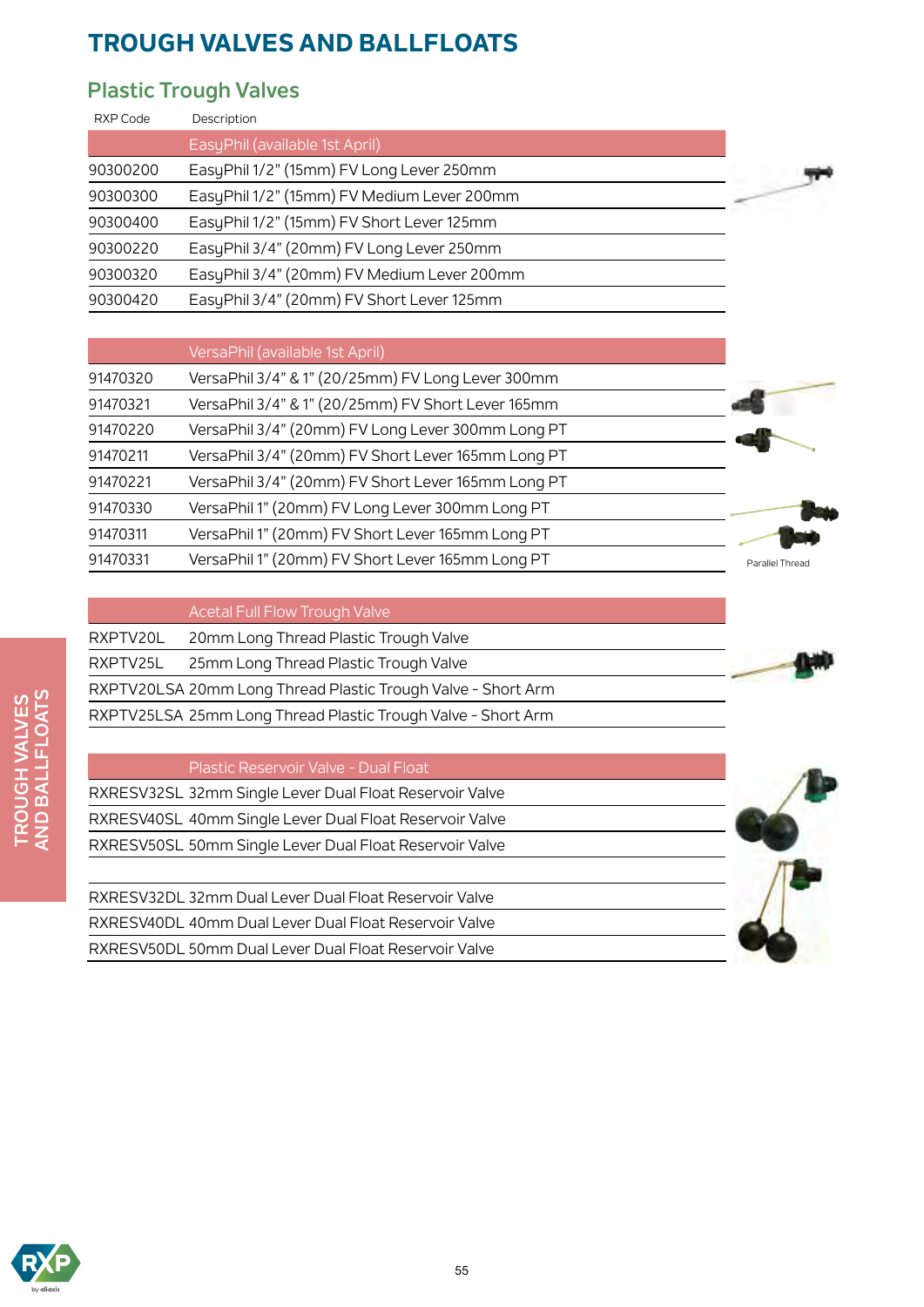### **Brass Trough Valves**

| RXP Code | Description                                         |                    |
|----------|-----------------------------------------------------|--------------------|
|          | UltraPhil (available 1st April)                     |                    |
| 90300500 | UltraPhil 3/8" (10mm) FV Short Lever 125mm Short PT |                    |
| 90300700 | UltraPhil 1/2" (20mm) FV Long Lever 200mm           |                    |
| 90301300 | UltraPhil 1/2" (20mm) FV Long Lever 250mm Long PT   | Tapered<br>Thread  |
| 90301500 | UltraPhil 1/2" (20mm) FV Long Lever 200mm Long PT   |                    |
| 90302300 | UltraPhil 1/2" (20mm) FV Long Lever 200mm Long PT A |                    |
| 90303100 | UltraPhil 1/2" (20mm) FV Long Lever 200mm Short PT  |                    |
| 90304400 | UltraPhil 3/4" (20mm) FV Long Lever 250mm           |                    |
| 90304600 | UltraPhil 1" (25mm) FV Long Lever 355mm             | Parallel<br>Thread |
| 90304800 | UltraPhil 1-1/4" (32mm) FV Long Lever 355mm         |                    |
| 90304900 | UltraPhil 1-1/2" (40mm) FV Long Lever 425mm         |                    |
| 90305000 | UltraPhil 2" (50mm) FV Long Lever 455mm             |                    |
|          |                                                     |                    |

|          | MegaPhil (available 1st April)                    |
|----------|---------------------------------------------------|
| 90322300 | MegaPhil 1" (25mm) FV Long Lever 400mm            |
| 90322310 | MegaPhil 1" (25mm) FV Short Lever 275mm           |
| 90322400 | MegaPhil 1-1/4" (32mm) FV Long Lever 400mm        |
| 90322410 | MegaPhil 1-1/4" (32mm) FV Short Lever 275mm       |
| 90322520 | MegaPhil 1-1/2" (40mm) FV Long Lever 400mm HP/LP  |
| 90322530 | MegaPhil 1-1/2" (40mm) FV Short Lever 275mm HP/LP |
| 90322620 | MegaPhil 2" (50mm) FV Long Lever 400mm HP/LP      |
| 90322630 | MegaPhil 2" (50mm) FV Short Lever 275mm HP/LP     |
|          |                                                   |

|                     | Brass High Pressure / Brass Low Pressure Trough Valve |  |
|---------------------|-------------------------------------------------------|--|
| STV <sub>15SS</sub> | 15mm Brass High Pressure Valve - Stainless Seat       |  |
| STV20SS             | 20mm Brass High Pressure Valve - Stainless Seat       |  |
|                     |                                                       |  |

| STV15L   | 15mm Brass Low Pressure Valve - Brass Seat     |
|----------|------------------------------------------------|
| STV15SSL | 15mm Brass Low Pressure Valve - Stainless Seat |
| STV20SSL | 20mm Brass Low Pressure Valve - Stainless Seat |

|          | <b>Brass Full Flow Trough Valve</b> |
|----------|-------------------------------------|
| BTV69.20 | 20mm Full Flow Brass Trough Valve   |
| BTV69.25 | 25mm Full Flow Brass Trough Valve   |

| Brass Hi/Lo Pressure Valve                           |
|------------------------------------------------------|
| BTV220.15SS 15mm Brass Hi/Lo Pressure Valve S/S Seat |
| BTV220.20SS 20mm Brass Hi/Lo Pressure Valve S/S Seat |



 $\equiv$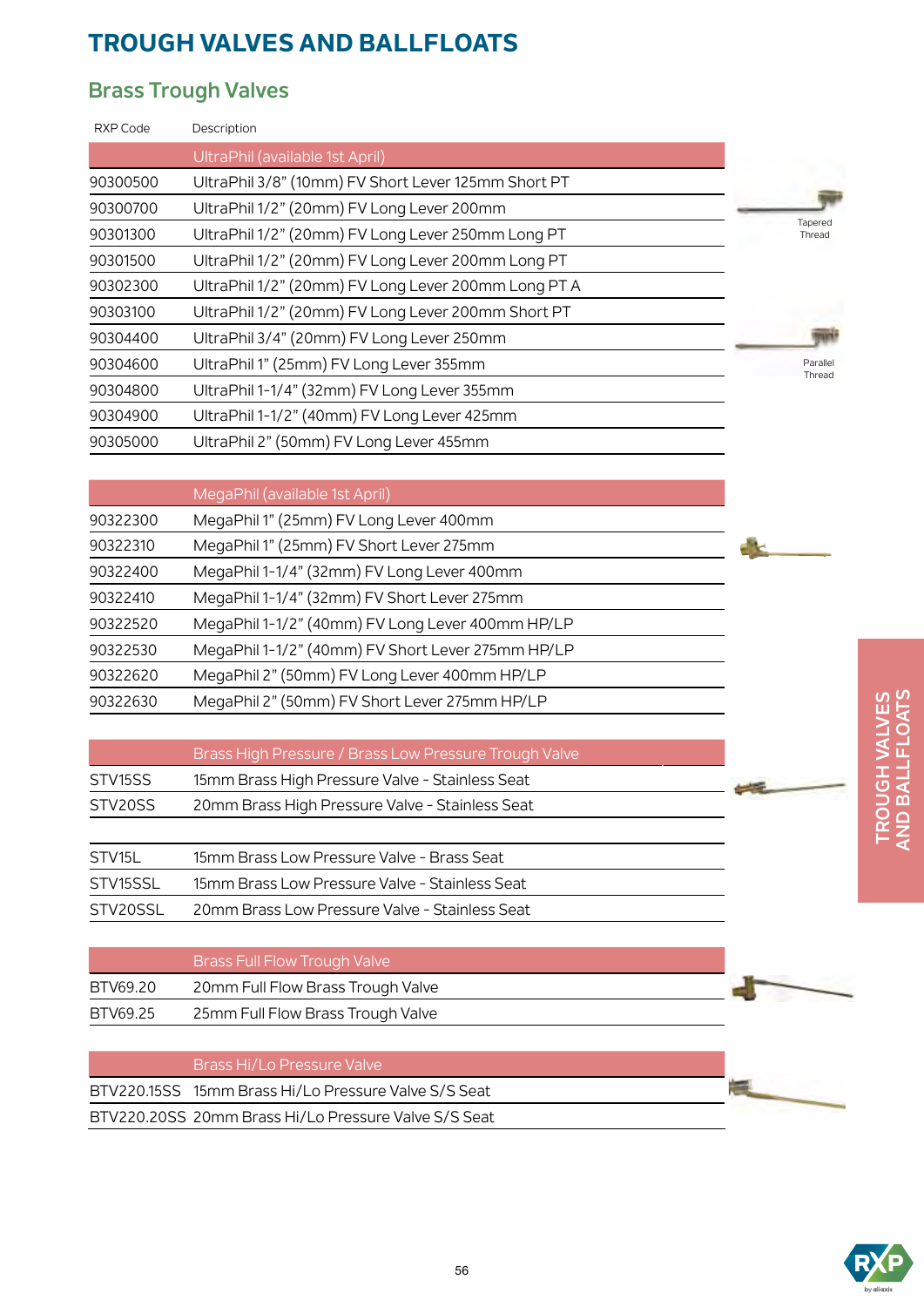# **Spare Parts**

| Description                                                |
|------------------------------------------------------------|
| Spare Parts for STV, BTV69 and BTV220 series               |
| Long Lever to suit High and Low Trough Valves (STV Series) |
| Lever to suit Fullflow (BTV Series)                        |
| Fullfow Endcap Washer (BTV69 Series)                       |
| Fullflow Plunger with O ring (BTV69 series)                |
| Seat Washer for High and Low Pressure Valves (STV Series)  |
| Brass Plunger for High and Low Pressure (STV Series)       |
| Fullflow End Cap (BTV69 Series)                            |
|                                                            |
|                                                            |

|           | Spare Parts for RXPTV (while stocks last)               |
|-----------|---------------------------------------------------------|
| RXPTV.ECW | Trough Valve Rubber Washer for End Cap                  |
|           | RXPTV.RWL20 20mm Rubber Washer for Long Thread 20mm PTV |
|           | RXPTV.RWL25 25mm Rubber Washer for Long Thread 25mm PTV |
| RXPTV.SP  | Split Pin T304 4x16mm                                   |
| RXPTV.OR  | Trough Valve O Ring for Plunger                         |
| RXPTV.P   | Trough Valve Plunger and O ring                         |
| RXPTV.EC  | Trough Valve End Cap with Washer                        |
|           |                                                         |

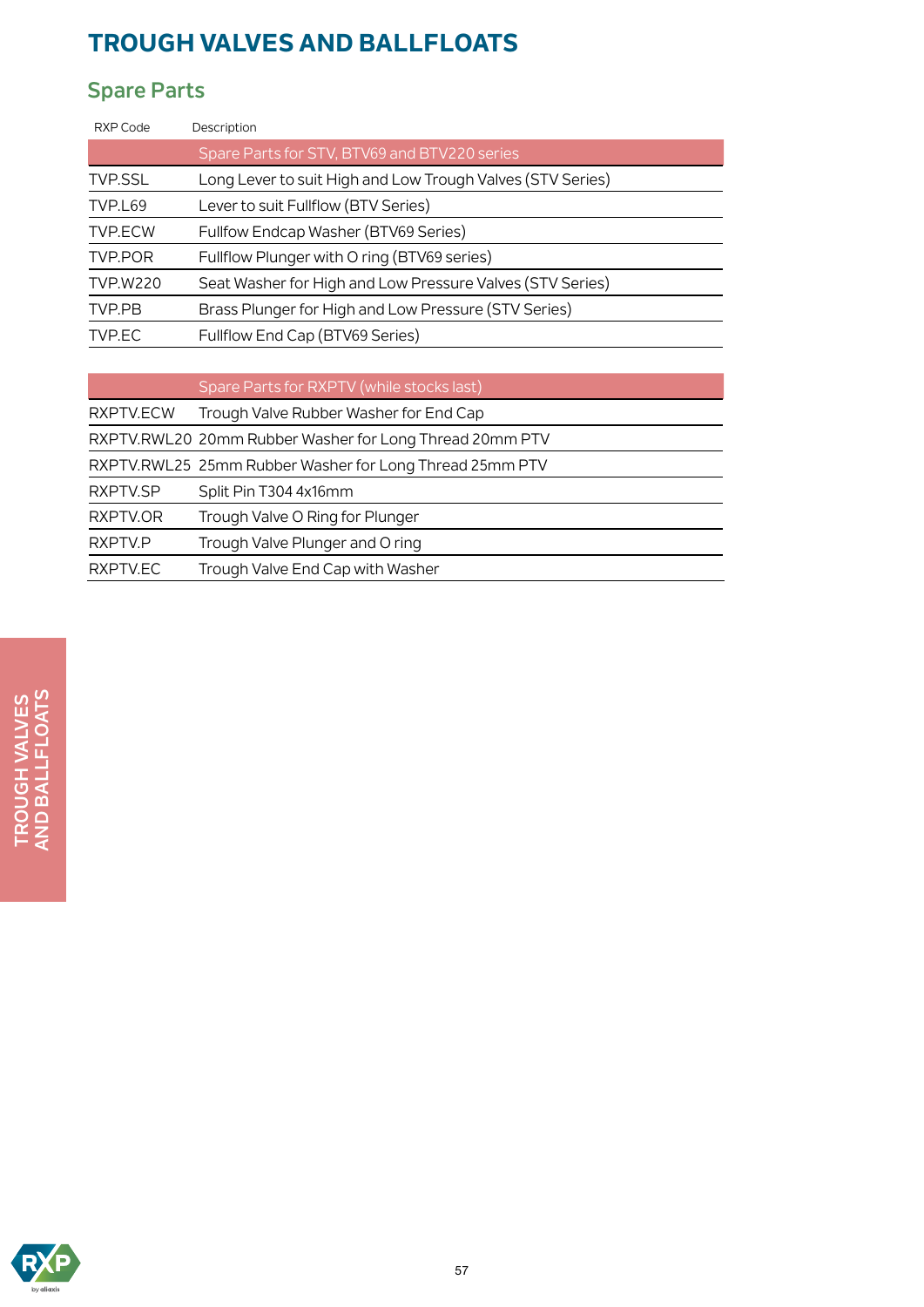### **Ball Floats and Nipples**

RXRESV-BFA Reservoir Twin ball Float adaptor

|           | <b>Ball Floats and Nipple</b>                      |  |
|-----------|----------------------------------------------------|--|
| 90489310  | Float Plastic 3" (80mm) 5/16" Thread HW WHT        |  |
| 90489410  | Float Plastic 4" (100mm) 5/16" Thread HW WHT       |  |
| 90489300  | Float Plastic 3" (80mm) 5/16" Thread CW BLK        |  |
| 90489400  | Float Plastic 4" (100mm) 5/16" Thread CW BLK       |  |
| 90489500  | Float Plastic 5-1/2" (140mm) 5/16" Thread CW BLK   |  |
| 90489600  | Float Plastic 6" (150mm) 5/16" Thread CW BLK       |  |
| 90489800  | Float Plastic 8" (200mm) 5/16" Thread CW BLK       |  |
| 90489820  | Float Plastic 8" (200mm) 5/16" Thread CW ORG       |  |
| 90489920  | Float Plastic 9" (225mm) 5/16" Thread CW ORG       |  |
| 90489020  | Float Plastic 9-1/2" (240mm) 5/16" Thread CW TURBO |  |
|           |                                                    |  |
| RXBF115   | 115mm Black Ball Float                             |  |
| RXBF115/0 | 115mm Orange Ball Float                            |  |
| RXBF150   | 150mm Black Ball Float                             |  |
| RXBF150/0 | 150mm Orange Ball Float                            |  |
| TV.CN     | Cord and Nipple                                    |  |



# TROUGH VALVES<br>AND BALLFLOATS **AND BALLFLOATS TROUGH VALVES**